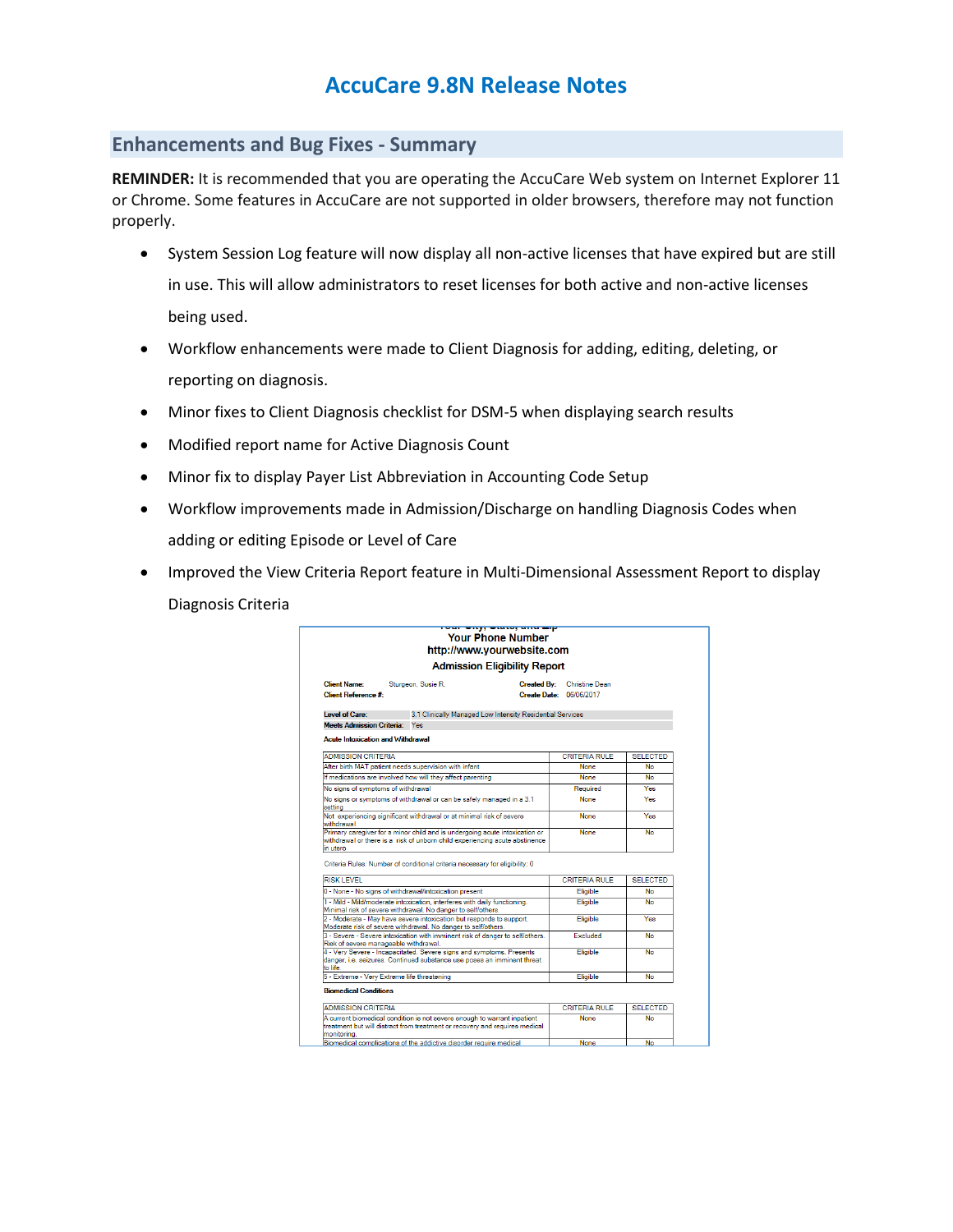Improved Diagnosis Summary Report and Active Diagnosis Summary report to display the

Criteria that was used to select the Diagnosis from the DSM-5 Substance Use Criteria checklist.

|                                           |                               |                                                                                                                                                                                                                                                                                                                                                                                                                                                                                                                                                                                                                                                                                                                                                                                                                                                                                                                                                                                                                                                                                                                                                                                                                                                                                                                                                                                 | <b>Your Phone Number</b>                     | ------ <del>,</del> ---------<br>http://www.yourwebsite.com |                      |                    |
|-------------------------------------------|-------------------------------|---------------------------------------------------------------------------------------------------------------------------------------------------------------------------------------------------------------------------------------------------------------------------------------------------------------------------------------------------------------------------------------------------------------------------------------------------------------------------------------------------------------------------------------------------------------------------------------------------------------------------------------------------------------------------------------------------------------------------------------------------------------------------------------------------------------------------------------------------------------------------------------------------------------------------------------------------------------------------------------------------------------------------------------------------------------------------------------------------------------------------------------------------------------------------------------------------------------------------------------------------------------------------------------------------------------------------------------------------------------------------------|----------------------------------------------|-------------------------------------------------------------|----------------------|--------------------|
|                                           |                               |                                                                                                                                                                                                                                                                                                                                                                                                                                                                                                                                                                                                                                                                                                                                                                                                                                                                                                                                                                                                                                                                                                                                                                                                                                                                                                                                                                                 | <b>Diagnosis Summary</b><br>As of 10/09/2017 |                                                             |                      |                    |
| <b>Client Name:</b><br><b>Client SSN:</b> | Client Reference #:           | Sturgeon, Susie R.<br>*** ** ** 21                                                                                                                                                                                                                                                                                                                                                                                                                                                                                                                                                                                                                                                                                                                                                                                                                                                                                                                                                                                                                                                                                                                                                                                                                                                                                                                                              |                                              |                                                             |                      |                    |
| Code                                      | <b>Code Set</b>               | <b>Description</b>                                                                                                                                                                                                                                                                                                                                                                                                                                                                                                                                                                                                                                                                                                                                                                                                                                                                                                                                                                                                                                                                                                                                                                                                                                                                                                                                                              | <b>Dx Dates</b>                              | <b>Diagnosed By</b>                                         | <b>Inactive Date</b> | <b>Inactive By</b> |
| F10.20                                    | <b>DSM-5 (ICD-10)</b>         | Alcohol use disorder, Severe                                                                                                                                                                                                                                                                                                                                                                                                                                                                                                                                                                                                                                                                                                                                                                                                                                                                                                                                                                                                                                                                                                                                                                                                                                                                                                                                                    | 08/29/2017                                   | <b>Training T. Trainer</b>                                  | 08/29/2017           | N/A                |
| <b>DSM-5 Criteria:</b><br>×               | exacerbated by the substance. | Substance often taken in larger amounts or over a longer period than was intended.<br>* A great deal of time is spent in activities necessary to obtain the substance, use the substance, or recovery from its effects.<br>* Craving or a strong desire or urge to use the substance.<br>* Recurrent substance use resulting in a failure to fulfill major role obligations at work, school, or home.<br>Continued substance use despite having persistent or recurrent social or interpersonal problems caused or exacerbated by the effects of the subs<br>Important social, occupational or recreational activities are given up or reduced because of substance use.<br>Recurrent substance use in situations in which is physically hazardous.<br>* Continued substance use despite knowledge of having a persistent or recurrent physical or psychological problem that is likely to have been caus<br>Tolerance, as defined by either of the following: 1) A need for markedly increased amounts of the substance to achieve intoxication or desired effe<br>markedly diminished effect with continued use of the same amount of the substance.<br>* Withdrawal, as manifested by either of the following: 1) The characteristic withdrawal syndrome for the substance, Or 2) Substance (or closely rela<br>substance) is taken to relieve or avoid withdrawal symptoms. |                                              |                                                             |                      |                    |
| F10.24                                    | <b>DSM-5 (ICD-10)</b>         | Alcohol-induced depressive disorder,<br>With moderate or severe use disorder                                                                                                                                                                                                                                                                                                                                                                                                                                                                                                                                                                                                                                                                                                                                                                                                                                                                                                                                                                                                                                                                                                                                                                                                                                                                                                    | 06/06/2017                                   | <b>Christine Dean</b>                                       | N/A                  | N/A                |



- Minor fix to how the Criteria History displays when using the View History check box in Client Diagnosis
- Minor alignment fixes to client search box displays in Scheduler and Appointment Check-in
- Minor fixes to how assigned agency and user fields (Case Management tab in Client Intake) handle edit mode
- Overall maintenance to technical functions when running reports in AccuCare
- Minor fixes to text boxes that handle phone numbers and extensions to improve display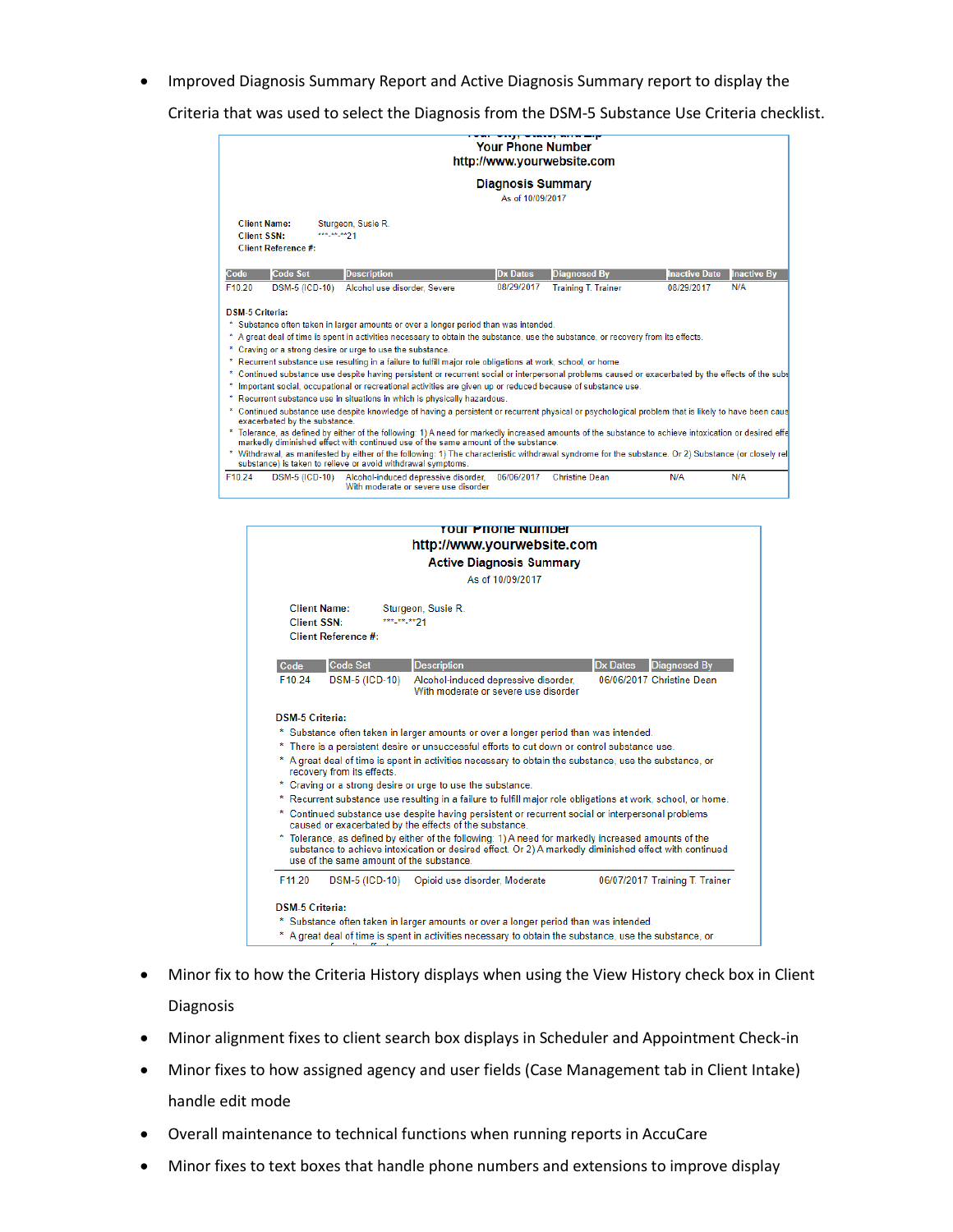- Minor improvements to the Top Ribbon on handling icons and link paths
- Improved Multi-Dimensional Assessment Question and Answer Report to display the criteria checklist used for the Client Diagnosis
- Modified how the system handles users without permission to Add/Edit Referral Sources with a notification window
- Minor fixes to technical functions in Client Payer Plan and Client Payer Info
- Minor technical improvements to how the system handles City, State and Zip Code properties
- Workflow improvements in System Questionnaires when saving a new questionnaire and returning to the main screen
- Minor fixes in Referral Source Manager to display list properly when saving a new referral source

| - Referral Source |                                                                     | - Referral Attributes                                                                                           |                       |             |  |
|-------------------|---------------------------------------------------------------------|-----------------------------------------------------------------------------------------------------------------|-----------------------|-------------|--|
| Name:             | <b>ABC</b> Inpatient                                                | Select Attributes:                                                                                              |                       |             |  |
| Agency:           | Add/Edit<br><b>ABC Health and Treatment Network</b><br>$\mathbf{r}$ | Services - Inpatient $\times$ Services - Residential $\times$<br>Services - Family Support X Services - Detox X |                       |             |  |
| Contact:          | Gail Thomas                                                         | <b>Add Selected</b>                                                                                             |                       |             |  |
| Address 1:        | 13232 Maple Street                                                  | Attribute Category A                                                                                            | Attribute Detail A    | Remove All  |  |
| Address 2:        |                                                                     | Language                                                                                                        | Chinese               | ×           |  |
| City:             | Santa Clara                                                         | Language                                                                                                        | Spanish               | ×           |  |
| State:            | 34334-<br>Zip:<br>CA<br>$\mathbf{v}$                                | Language                                                                                                        | Vietnamese            | $\mathbf x$ |  |
| Phone 1:          | X.<br>(454) 445-4544<br>Home<br>$\mathbf{v}$                        | <b>Services</b>                                                                                                 | Detox                 | $\mathbf x$ |  |
| Phone 2:          | x l<br>Home<br>$\mathbf{v}$                                         | Services                                                                                                        | <b>Family Support</b> | $\mathbf x$ |  |
| Email:            | gthomas@abchealthandtx.com                                          | Services                                                                                                        | Inpatient             | ×           |  |
| Website:          |                                                                     | Services                                                                                                        | Residential           | ×           |  |
|                   |                                                                     | Archive Referral Source:                                                                                        |                       |             |  |

- Minor fixes in Decision Support Setup when adding a new Sublevel or Level of Care to ensure values are displayed immediately after saving
- Minor fix to Referred By list in Multi-Dimensional Assessment > Demographics tab to ensure the drop down list is displaying all of the referral sources properly
- Added Diagnosis Manager to the MOTS system questionnaire
- Added additional Frequency options (Every other Month and Every 8 weeks) to Question 14 on the Multi-Dimensional Assessment
- Minor fixes in Scheduler when handling edit/delete functions with recurring appointments that are long-running series (over a year)
- Minor fixes on how the system handles levels of care when deleting questionnaires
- Minor fixes to Diagnosis Manager Grid to display the coding system of the Diagnosis Codes
- Workflow improvements to Diagnosis Manager when updating status (Active vs. Inactive)
- Minor fix to how System Options handles Dimension headings for Multi-Dimensional Assessment when editing/saving a record